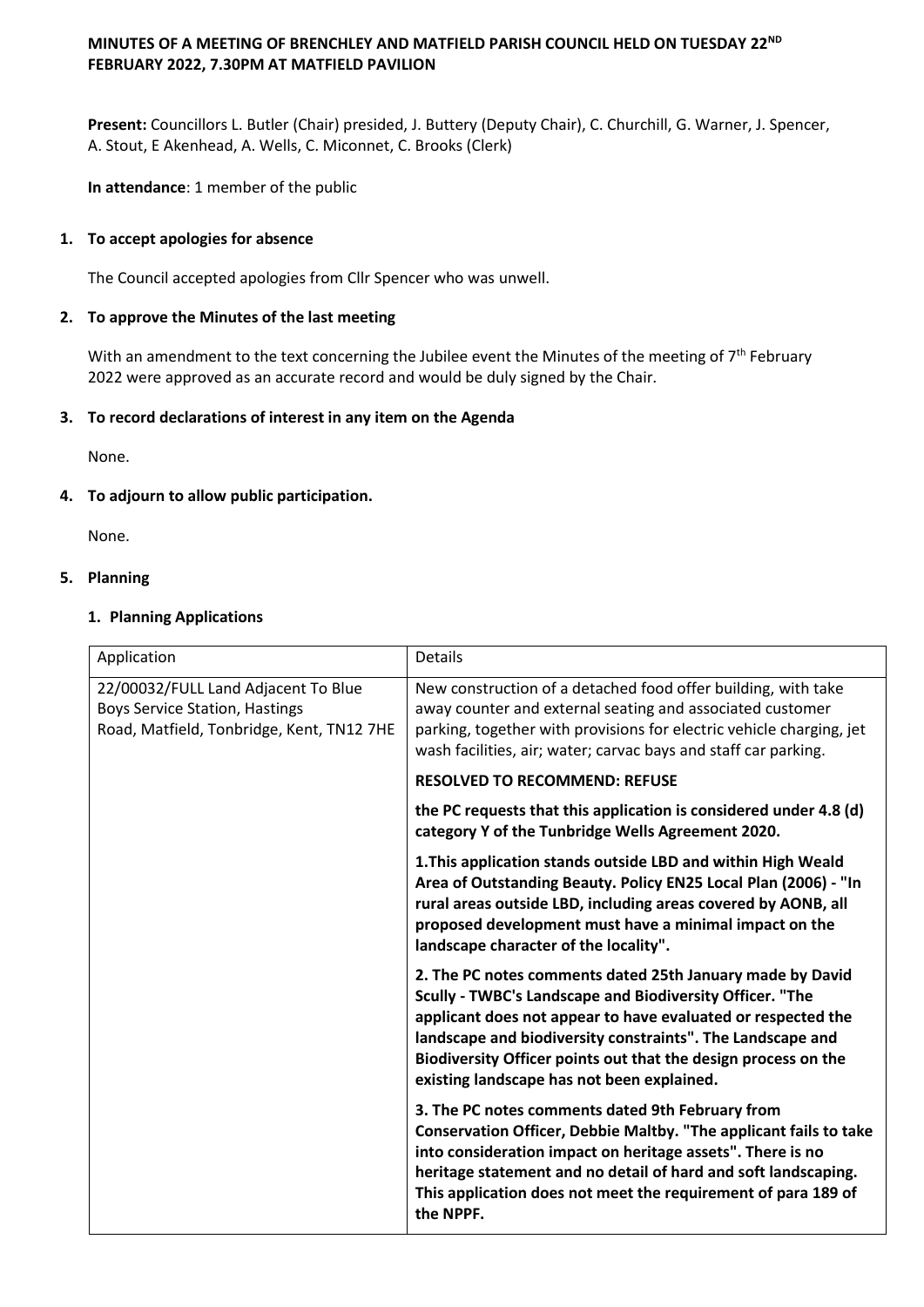**4.It is noted that the Greggs outlet is not providing any cooked hot food and the submitted plans show that 1 WC for staff will be provided within the site, with no public WC's. The PC questions if there will be many pedestrians moving around the Blue Boys site trying to find hot food and WC's. The PC is concerned that a wheelchair user or a person walking slowly with a stick would have a hazardous journey from the electric charging bays across the traffic to the disabled toilet at the BP station. Policy TP4 Local Plan (2006) states that development proposals must not compromise the safe and free flow of traffic.**

**5. Although there would be an improvement in offering customer electric vehicle charging, the PC feels there is lack of detail in the planning statement with regards to the confirmed number and voltage of the electric charging units. Electric vehicle charging infrastructure is being established in the UK. With reference to the A21, there are charging facilities in Tunbridge Wells, Pembury, Lamberhurst, Flimwell Park, Robertsbridge and facilities outside and within Hastings. Every electric charging unit shown on the submitted plans will have a glass canopy with lights set in the canopy and will illuminate the area in front of each unit 24 hours per day and 7 days per week. The illuminations coming from the proposed Greggs building fenestration/ totem signs together with vehicle charging units will presumably spread into the sky. Matfield village enjoys dark landscapes and skies, and the PC questions the impact of amount of extra light spillage and pollution this application would add to this rural, exposed, rising ground AONB area, taking note of NPPF paragraph 180.**

**6.The PC feels that the car jet wash facilities would be detrimental to the site, and it would attract local vehicles onto the site, which is undesirable in terms of traffic management on the A21. It is noted there is an Aquifer constraint on this site, and the PC questions how this will affect adequacy of soakaways and disposal/recycling of surface water should the car wash facility be approved.** 

**7.No assessment is undertaken of the impact associated with the application on the site. There is no information on traffic flow around the site or plans how to ease the congestion commencing with the entrance to Burger King, BP garage with two food outlets, lorry park and then on to the proposed Greggs site.** 

**8.The PC is confused by the red drawn boundary lines on the plans - a line appears to travel straight through a parking bay of the needed 6 vehicle rest/picnic area within the BP garage area. It should be noted that when vehicles turn right exiting the BP garage, the total width of the road is used.**

**9.The PC would like to highlight traffic congestion on the A21 trunk road especially at the Kippings Cross roundabout (dual carriage to single lane traffic) and the subsequent service station on the single carriageway travelling south. Tailbacks on the A21 are a regular occurrence, often back to Pembury. There are constant complaints from our parish and the surrounding area about the increase of traffic on rural roads, trying to avoid the A21 hold-ups. This application does not recognise existing**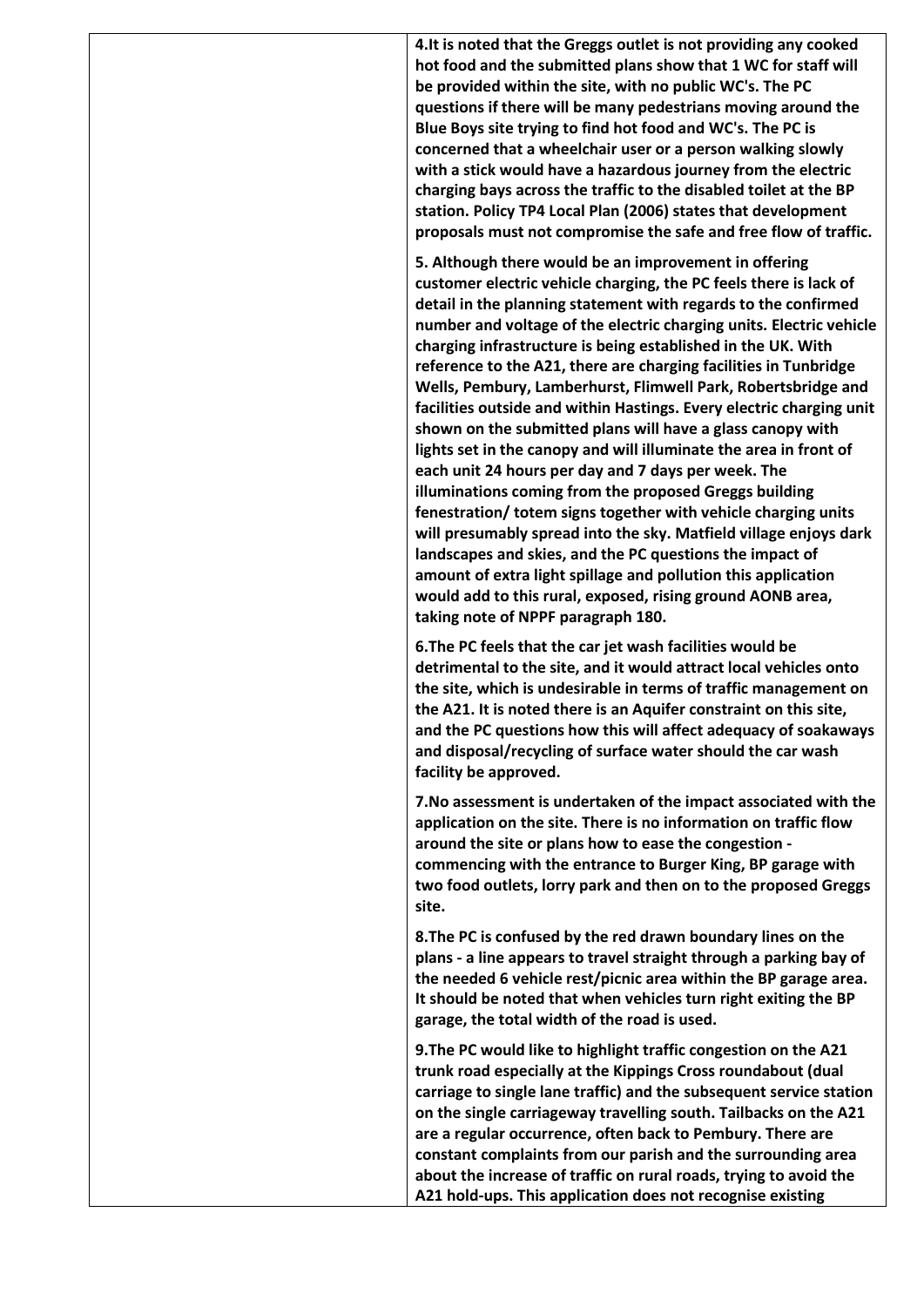|                                                                            | congestion, or additional traffic generated with the Greggs<br>outlet with electric charging and car jet washing etc on the site.                                                                                                                                                                                                                                                             |
|----------------------------------------------------------------------------|-----------------------------------------------------------------------------------------------------------------------------------------------------------------------------------------------------------------------------------------------------------------------------------------------------------------------------------------------------------------------------------------------|
|                                                                            | 10. Policy CR2 of the Local Plan (2006) states proposals for A3<br>use, must include the evidence that there is genuine need, and<br>sustainability, and this is questioned due to the presence of<br>Burger King and M&S Simply food together with other electric<br>vehicle charging facilities on or close to the A21.                                                                     |
|                                                                            | 11. The PC feels that this application fails to meet the objectives<br>of NPPF 2021 paragraph 111 due to the residual cumulative<br>impacts on the road network being severe.                                                                                                                                                                                                                 |
| 22/00246/FULL1 Broad Oak Close,<br>Brenchley, Tonbridge, Kent, TN12<br>7NG | Erection of ground/first floor extensions to south elevations to<br>reconfigure the ground floor kitchen / dining area with enlarged<br>bedroom with en-suite.                                                                                                                                                                                                                                |
|                                                                            | <b>RESOLVED TO RECOMMEND: APPROVE</b>                                                                                                                                                                                                                                                                                                                                                         |
| 22/00144/FULL Dinas, Maidstone Road,<br>Matfield, Tonbridge, TN12 7JG      | Erection of new roof to create new living area within the roof<br>space.                                                                                                                                                                                                                                                                                                                      |
|                                                                            | <b>RESOLVED TO RECOMMEND: APPROVE</b>                                                                                                                                                                                                                                                                                                                                                         |
|                                                                            | the PC is concerned about the amount of light spillage especially<br>from the large flat roof window in the hallway and suggests<br>some form of blind or special glass to reduce light spillage. This<br>will preserve dark skies in the AONB. The PC is concerned about<br>the grey cement, fake weatherboard cladding and suggests a<br>material more in keeping with the rural AONB area. |
| 22/00056/FULL Victoria House 10 Broad                                      | Erection of single storey detached outbuilding to rear of Garden.                                                                                                                                                                                                                                                                                                                             |
| Oak Brenchley Tonbridge Kent                                               | <b>RESOLVED TO RECOMMEND: APPROVE</b>                                                                                                                                                                                                                                                                                                                                                         |
|                                                                            | with a condition that this new gym building is for domestic use<br>only.                                                                                                                                                                                                                                                                                                                      |

# **2. Update on Neighbourhood Plan process**

The Council had received the Examiner's initial queries on the draft NDP and in view of the deadline of 14<sup>th</sup> March agreed that the NDP Steering Group would respond on behalf of the Council. A copy would be provided to the Council to note.

# **6. Matfield Pavilion**

# **1. Review of Licence for MGCC**

The Council considered the affiliation of the recently formed Matfield and Brenchley Women's Softball Cricket Club as part of MGCC so they could benefit from the licence and use of the Green and Pavilion. They would want to use a small area of the Green, weekly on Tuesday evenings for 2 hours, and would not need a crease. MGCC had confirmed that their activities were covered by the MGCC insurance policy, a copy of this would be retained by the Council.

It was agreed that a 13-week trial period would be agreed for use of the Green and Pavilion by the Women's Softball Cricket at a fee of £50. The Council would then review this use and an extension would be considered at a further fee.

As previously resolved MGCC licence fee for 2022-23 would remain at £220 and the terms of the new Licence were agreed.

# **7. Asset of Community Value – to confirm designation of Brenchley Post Office**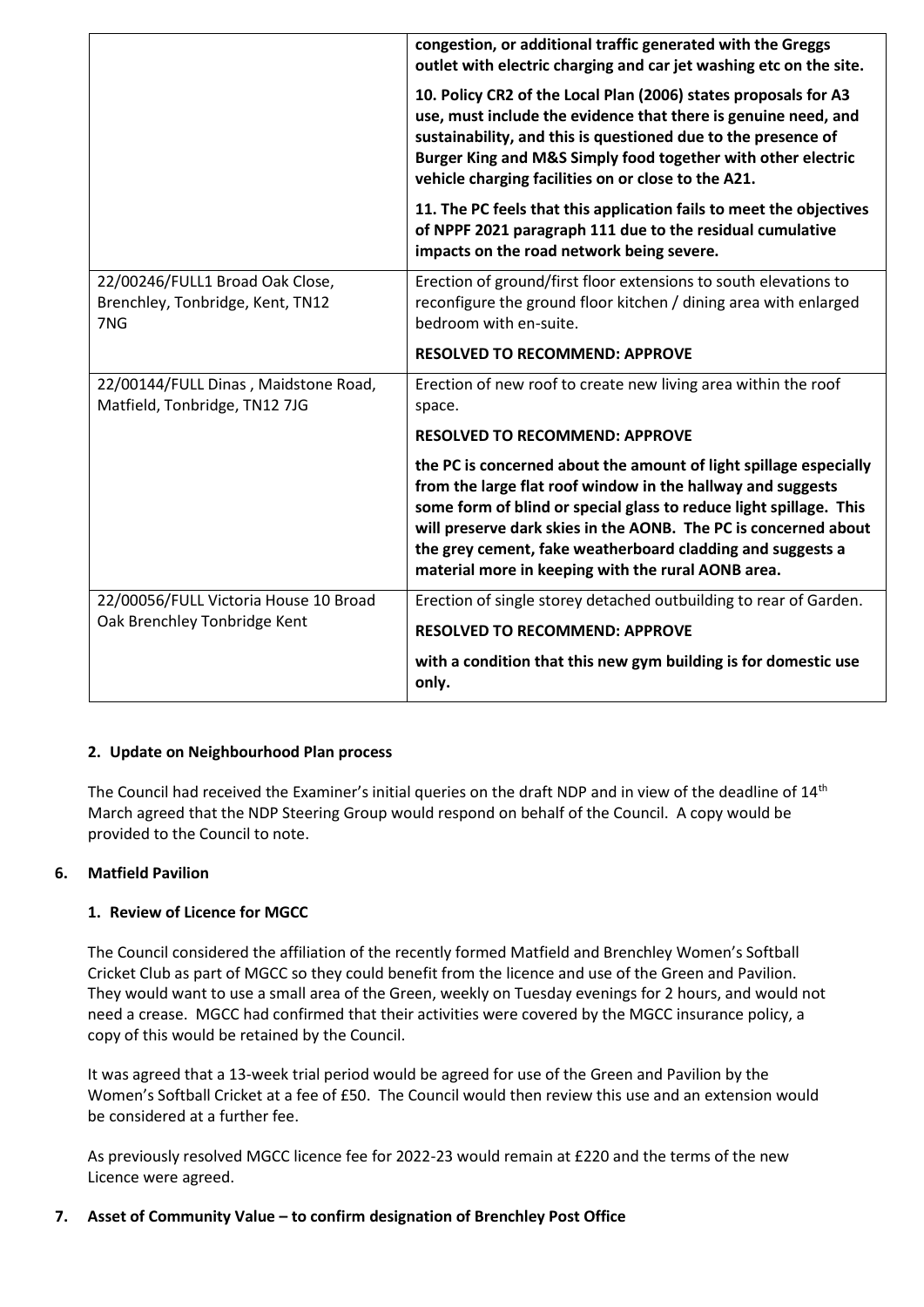Cllr Butler confirmed that the registration of Brenchley Post Office as an ACV had been approved. No further action was anticipated at this stage and it was noted that the ACV designation expires after 5 years.

# **8. Toilet Management Contract – update**

Cllr Buttery outlined that TWBC had offered a two-year lease at peppercorn rent on both toilet blocks and that this would be in anticipation of the transfer of title in due course. The existing cleaning contractor had provided a competitive quote and TWBC would continue to insure the buildings, and recharge the Parish Council. Enquiries were being made on costs for electricity and business rates relief. The final lease was awaited however the deadline is 31<sup>st</sup> March 2022.

# **RESOLVED to enter into a two-year lease for the toilet blocks in Brenchley and Matfield**

### **9. Highways issues**

# **1. Report on Working Group Meeting**

Cllr Churchill reported on the meeting of 8<sup>th</sup> February, attend by the PCSO, two Cllrs and three members of the public, at which the current Highways Improvement Plan was discussed. The Speed Indicator Device is now up and will be moved regularly with data being collected for review.

# **2. Purchase of litter signs**

Cllr Churchill outlined the benefits of signs to demonstrate where litter picking had recently been undertaken, with the parish litter pick due in March. Signs would be put up temporarily.

# **RESOLVED to buy ten A2 litter signs**

# **3. Reporting of the litter problem on A21**

The Council discussed concerns about the extent of litter along the A21, between the Hastings Road turn towards Pembury and Kippings Cross, with large pieces of plastic that could cause an accident in high wind, tyres, discarded clothing, old signs and fast food litter.

It was agreed that the Clerk contact National Highways to report these concerns.

### **10. Public consultations:**

### **1. Defra's consultation on the Government's proposals in response to the Landscapes Review.**

The Council considered the above consultation which concerns the future treatment of AONBs. Cllr Akenhead would draft the Council's response to this Consultation which closes on 9 April.

### **2. Defra's consultation on biodiversity net gain regulations and implementation.**

The Council discussed the consultation which closes on 5 April. Cllrs Miconnet, Wells, Butler and Stout would look at this consultation and circulate Councillors with comments.

### **11. Examination of the Local Plan**

The Council discussed the dates of the six-week Hearing Programme for the examination of the TWBC Local Plan. The Hearings will either take place at the Council Chamber at the Town Hall or will be virtual sessions**.**  The sessions will be open for anyone to observe online.

The Council noted that participation in Matter 7 issue 10 is in week 5 of the process and therefore the Council's additional statement would be needed by 22nd April. It would be discussed at the April PC Meeting.

### **12. Meetings attended and reports by Councillors**

The Clerk provided an update on damage to trees at the Recreation ground and Cinderhill from the recent storms which were being dealt with as a priority and of the theft of lead from the roof of Matfield Pavilion.